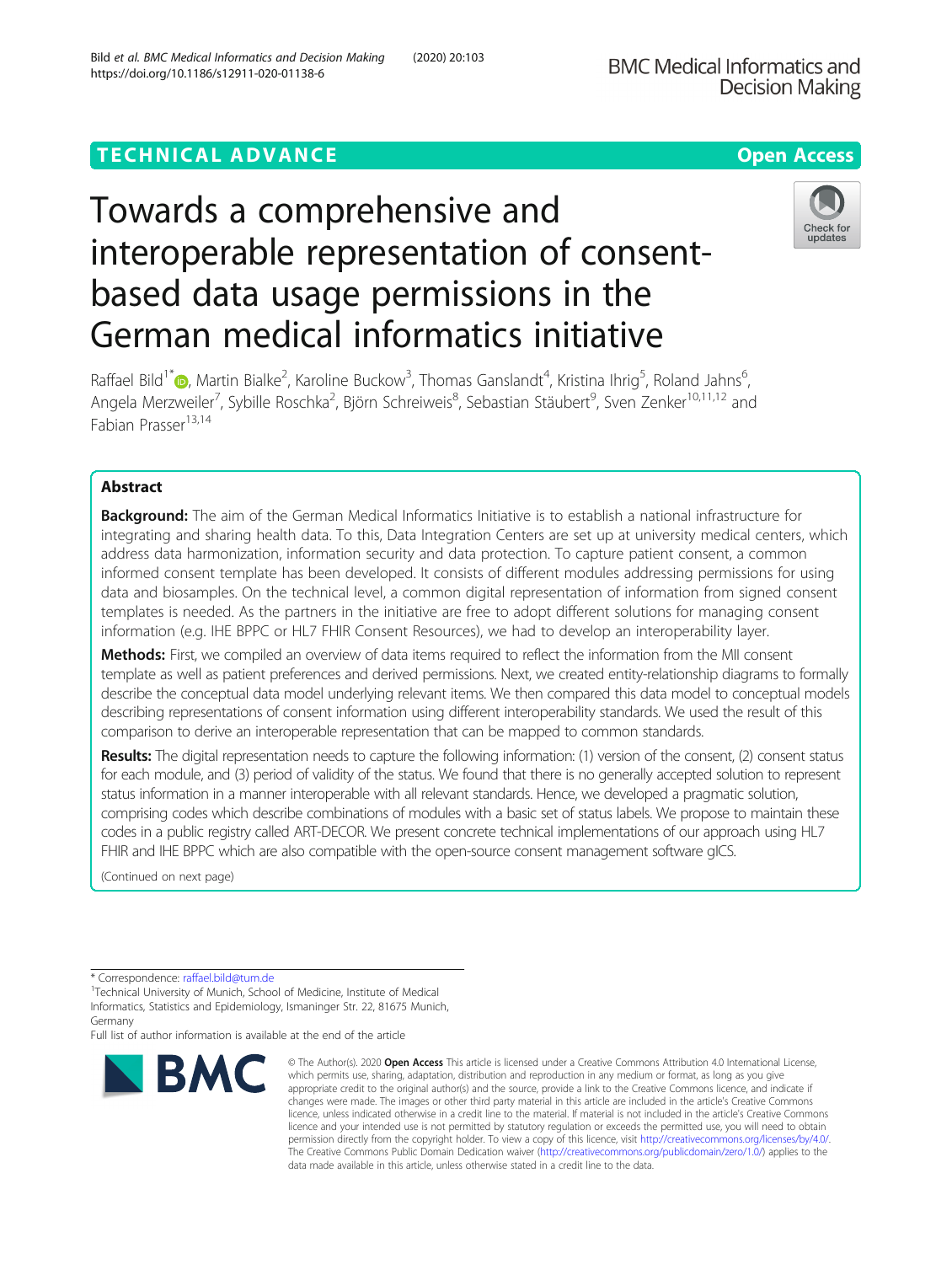#### (Continued from previous page)

Conclusions: The proposed digital representation is (1) generic enough to capture relevant information from a wide range of consent documents and data use regulations and (2) interoperable with common technical standards. We plan to extend our model to include more fine-grained status codes and rules for automated access control.

Keywords: Medical informatics initiative, Data integration centers, Consent template, Informed consent, Health information interoperability

# Background

The German Medical Informatics Initiative (MII) is a largescale, long-term strategic funding program by the German Federal Ministry of Education and Research to establish a nationwide infrastructure for the re-use and sharing of health data to improve health care and research [\[1](#page-7-0), [2\]](#page-7-0). For this purpose, Data Integration Centers (DICs) are being set up at academic medical centers, which harmonize and integrate data on the local level and support processes for interinstitutional data sharing. The required organizational and technical concepts and solutions are developed jointly by four consortia, called DIFUTURE [[3](#page-7-0)], HiGHmed [\[4](#page-7-0)], MIRA-CUM [\[5](#page-7-0)] and SMITH [\[6\]](#page-7-0) in common Working Groups (WGs) [\[7\]](#page-7-0) led by a National Steering Committee (NSC) consisting of representatives from all consortia.

The WG Interoperability aims to specify technical aspects of structures, processes and interfaces required to facilitate data sharing. In this context, the adoption of international standards and the involvement of corresponding expert groups are of particular importance. One import result of the group is the specification of a common National Core Dataset (NCD) [\[8](#page-7-0)], which defines the data structures and semantic encodings that form the technical basis of data sharing and cross-site analyses. Information security, data protection and strict adherence to patient consent with regards to the use of personal data and biosamples are further high priority topics. In this context, the WG Consent is developing a nationally harmonized template for patient information for a modular broad consent and an associated consent template (MII Informed Consent Template) [\[9](#page-7-0)]. This work is carried out in close cooperation with both the WG biobanking of the permanent Working Party of the German Medical Ethics Committees [[10](#page-7-0)] and the WG Science of the federal data protection representatives.

On the technical level, an interoperable digital representation of information encoded in signed consent forms is needed to facilitate common data use and sharing. To develop a solution, the WGs Interoperability and Consent have formed a joint Taskforce (TF). One of the central challenges addressed by the TF was the fact that the sites participating in the MII are free to adopt different solutions for managing consent information (e.g. Integrating the Healthcare Enterprise (IHE) Basic Patient Privacy Consents (BPPC) or Health Level 7 (HL7) Fast Healthcare Interoperability Resources (FHIR) Consent Resources). Although these technologies are powerful and can represent a variety of relevant information, we found that in their entirety, they are not directly interoperable. For example, the extent to which the explicit representation of the status of a patient's consent is covered varies. Consequently, we had to develop a harmonized common representation. An additional requirement was that the solution should not only enable the representation of status information from signed MII Informed Consent Templates but also for further consent forms and other data use policies (e.g. derogations relating to processing for scientific purposes). The TF leveraged synergies with other activities within the MII, such as the development of the NCD [\[8\]](#page-7-0) and metadata descriptions for data sharing [[11](#page-7-0)]. The developed digital representation of consent information and data use permissions is described in this article.

## **Objective**

An essential requirement for the digital representation presented in this article was the ability to capture relevant information from the MII Informed Consent Template, which consists of different sections addressing different use permissions. In version 1.6a, this document contains four distinct sections (use of clinical routine data, use of health insurance data, use of leftover or addon biosamples, permission to re-contact) with a total of eight statements for which individual opt-in choices are available. We refer to such logically self-contained statements, to which individual voluntary decisions can be made, as modules  $[12]$  $[12]$ . In accordance with the EU General Data Protection Regulation (GDPR), active consent ("opt-in") from patients to the statements in a specific module is required to come into effect. We call the information about whether a specific statement is valid or not valid a "status". Table [1](#page-2-0) shows an example of (possibly several) modules contained in a section about the use of clinical routine data based on the MII Informed Consent Template. We point out that all modules in this template contain the illustrated opt-in choices "Yes" and "No", which allow patients to actively give or reject consent to the according statements.

In addition, there are other requirements which have been specified in the roadmap of the MII [[13](#page-7-0)]. First, the digital representation must be generic so that information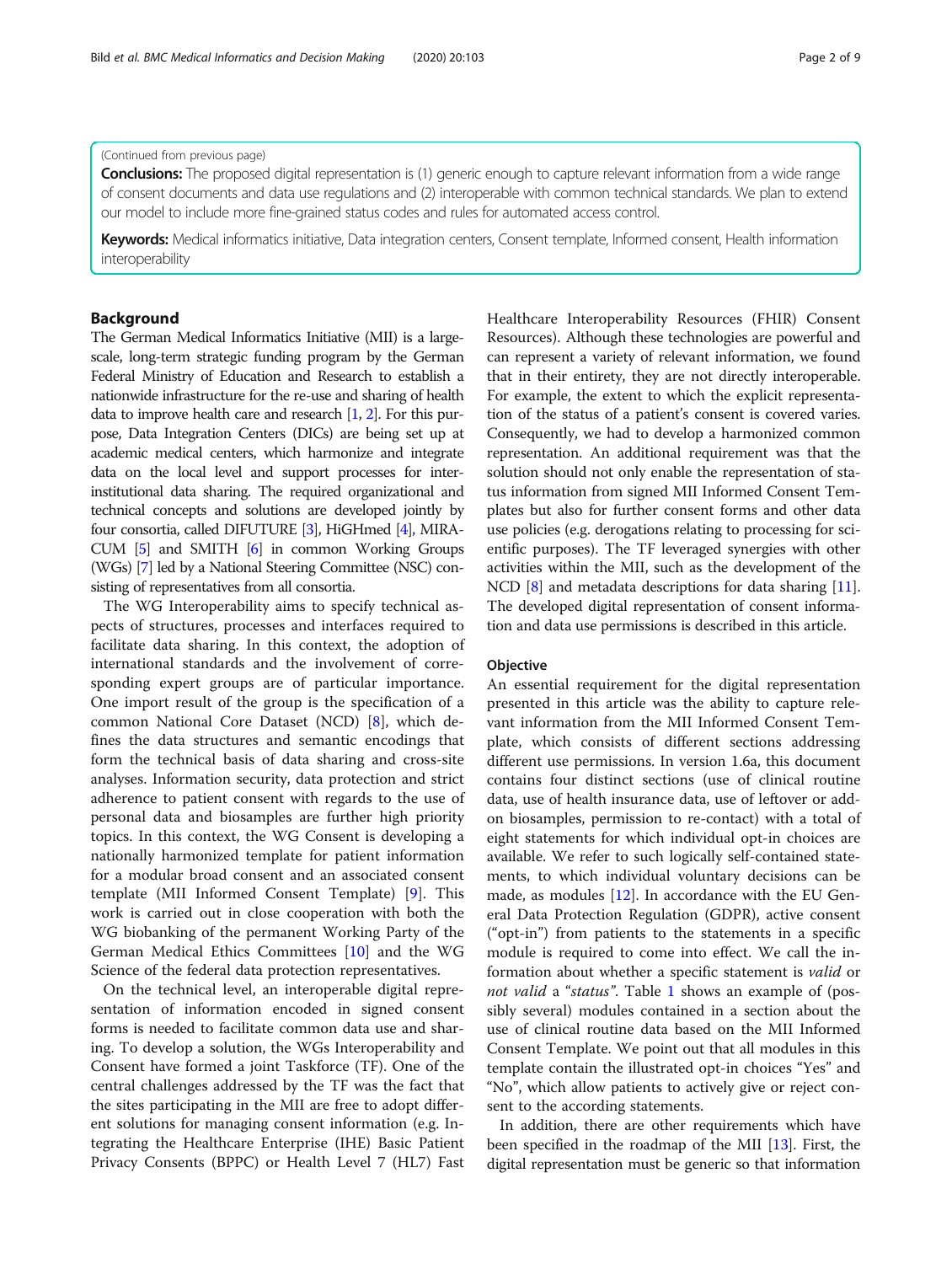| Section  |                   | Use of clinical routine data                                                                                       |    |  |  |
|----------|-------------------|--------------------------------------------------------------------------------------------------------------------|----|--|--|
| Module 1 | <b>Statements</b> | I consent to the collection, processing, storage and scientific use of my clinical routine data as described in [] |    |  |  |
|          | Opt-in choices    | Yes                                                                                                                | No |  |  |
| Module X | Statements        | l consent to []                                                                                                    |    |  |  |
|          | Opt-in choices    | Yes                                                                                                                | Nο |  |  |

<span id="page-2-0"></span>Table 1 Example of a section of an informed consent template containing possibly several modules

from other consent templates and regulations for data use can also be captured. Secondly, interoperability with regards to the technical standards used in the four consortia to manage consent information must be granted. The consortia DIFUTURE, SMITH and MIRACUM make use of the HL7 FHIR Consent Resource [[14](#page-7-0)], while HiGHmed and SMITH plan to use IHE profiles such as BPPC [[15](#page-7-0)] and Advanced Patient Privacy Consents (APPC) [[16](#page-7-0)]. The latter will primarily be used to automatically enforce (finegrained) access rules. We emphasize that the objective of the work described in this article was to develop an interoperable digital representation of consent information and permissions related to the use of data and/or biosamples. It was not to develop solutions for supporting the process of collecting consent information or the automated enforcement of the resulting permissions and restrictions. These issues will be addressed later in the project.

# Methods

As a first step, we compiled an overview of data items required to reflect the information from consent templates comprising several modules as well as patient preferences and derived permissions with respect to each module. Next, we created entity-relationship diagrams in order to formally describe the conceptual data model which relates these data items to each other. We then compared this data model to conceptual data models describing representations of consent information using relevant standards to analyze similarities and differences between different implementations. Based on the results of this comparison, we developed a digital representation of consent information which is interoperable with all standards used within the consortia. In this process, the TF cooperated closely with Standards Developing Organizations (SDOs), e.g. within the framework of the German Interoperability Forum [[17\]](#page-7-0).

# Results

# Data elements

The result of our analysis showed that in order to be able to derive permissions and restrictions regarding the use of data (and/or biosamples) on the basis of the MII Informed Consent Template, the digital representation should be able to capture at least the following data elements:

– The consent status for each module.

– The version of the consent template.

– The start date of the validity of the consent status.

The same data elements can also be used to represent information from other consents as well as policies from regulatory frameworks (e.g. research policies or law permitting certain ways of data processing without patient consent).

Figure [1](#page-3-0) shows the conceptual data model that captures essential entities to which these data elements can be assigned to and their relationships. It represents a minimum consensus that facilitates a common understanding and implementation across sites and enables future developments (e.g. the addition of new modules to the consent template) in a straight-forward manner. The model is deliberately kept simple and abstract in order not to anticipate details of implementation. Concrete interoperable implementation options with standards and tools used by the participating sites will be described in subsequent sections.

## General concept

An important result of our cooperation with the SDOs was that at the time being, there are no generally accepted code systems available with values that can serve as a basis for an interoperable digital representation of the status of consents or policies. In addition, relevant standards such as HL7 FHIR are still under development. For example, the status codes of the FHIR Consent Resource [\[14\]](#page-7-0) are not yet finalized. The IHE BPPC profile, on the other hand, does not support the explicit inclusion of status codes [[15\]](#page-7-0). To overcome these limitations in the future, the MII is actively engaged in the development of the solutions mentioned, for example in the context of the WG on Consent Management of the Interoperability Forum [\[17](#page-7-0), [18\]](#page-7-0).

To provide a solution that ensures interoperability across sites, we have developed the pragmatic approach described in this article. Three status labels are used: "valid", "not valid" and "unknown". These labels indicate whether or not the permissions or restrictions resulting from the referenced module of a consent template or other regulatory policies (henceforth, we refer to consent modules or other policies on data use simply as *policies*) are in effect. This information is sufficient to represent patient consent and legal frameworks in an interoperable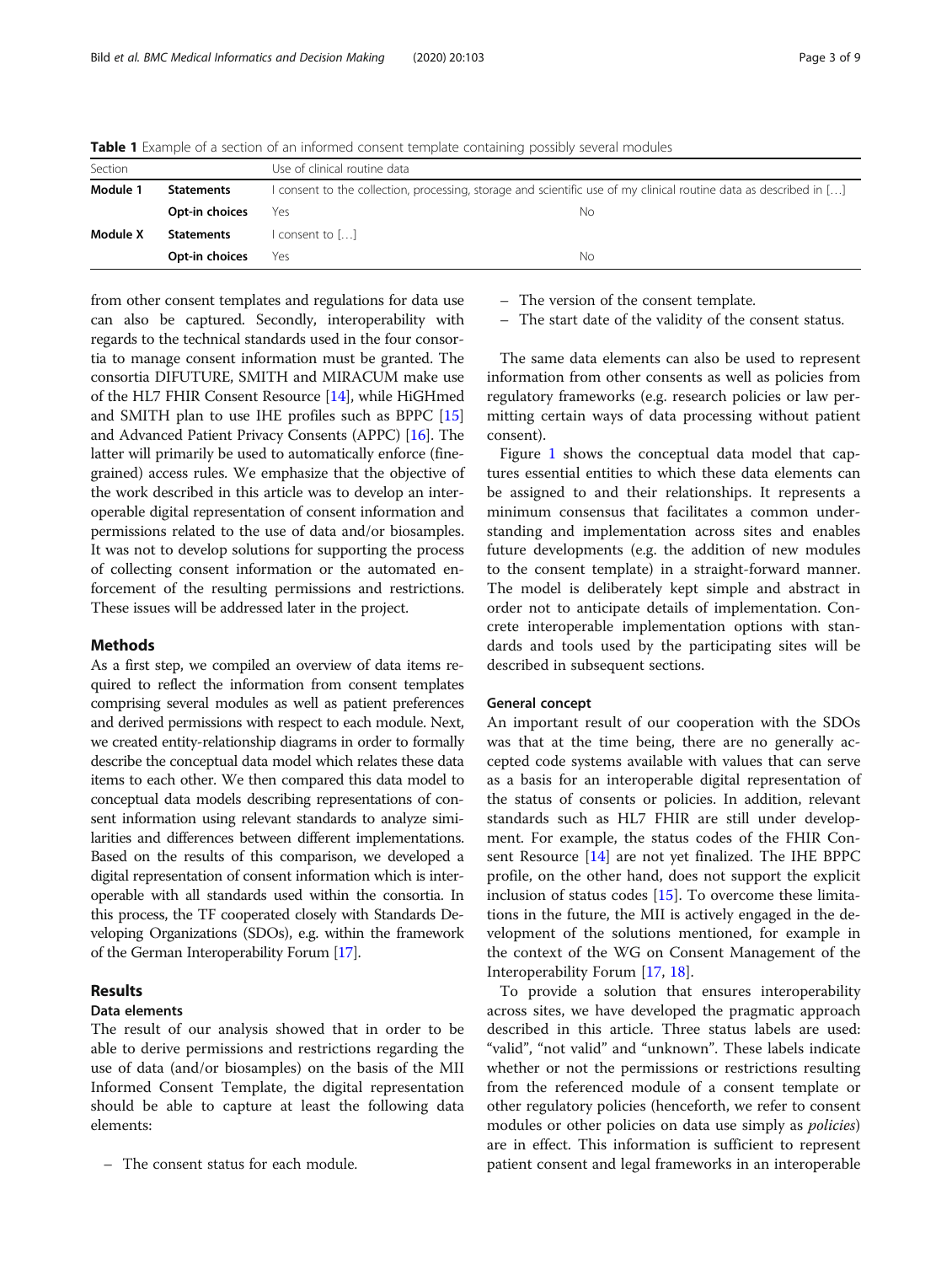<span id="page-3-0"></span>

manner. Moreover, status information supported by the standards and consent management solutions used within the consortia can be mapped to these labels (see Section 4).

On the implementation level, we defined a code system to distinguish whether data use policies are in effect or not. In this context, code system denotes a set of codes with well-defined identifiers and well-defined semantics. Each code in the proposed code system identifies – due to the mentioned restrictions of relevant standards – a combination of a specific policy with one of the three status labels introduced above. Code systems can be referenced by Object Identifiers (OIDs) [\[19](#page-7-0)] which denote a node in a hierarchically structured namespace having the structure of a tree. An OID takes the form of a series of integers separated by dots which corresponds to the path from the root node to the node in question. An OID, in turn, can be represented as a Uniform Resource Name (URN) [[20](#page-7-0)], a common kind of internet resource identifier. Our proposed code system can be referenced by the OID 2.16.840.1.113883.3.1937. 777.24.5.1 or the corresponding URN urn:oid:2.16.840.1.113883.3.1937.777.24.5.1. Each code within the system can be referenced using an OID, satisfying the requirements of BPPC [\[21\]](#page-8-0), or using an

URN, satisfying the requirements of the HL7 FHIR Consent Resource [[14\]](#page-7-0).

The TF Core Dataset of the MII is currently using ART-DECOR to develop the MII Core Dataset. ART-DECOR is an open-source software for the creation of HL7 templates, value sets, scenarios and datasets [\[22](#page-8-0)]. Consequently, we decided to manage the code systems for the MII Informed Consent Template through ART-DECOR as well [\[23](#page-8-0)]. In these code systems the codes are defined in such a way that they clearly represent policies in a specific version of the consent template. Common value sets combine all codes that refer to a specific policy of the consent template. A value set is a selection of codes that may have been defined in different code systems and they specify which codes can be used in which context [\[24\]](#page-8-0). Each value set in the context of the MII Informed Consent Template is linked with a description which also contains the version number of the consent template.

Figure 2 shows an example illustrating how information captured through the MII Informed Consent Template is represented in ART-DECOR. As can be seen, for each question and each associated combination of answer-text and consent status type, a unique

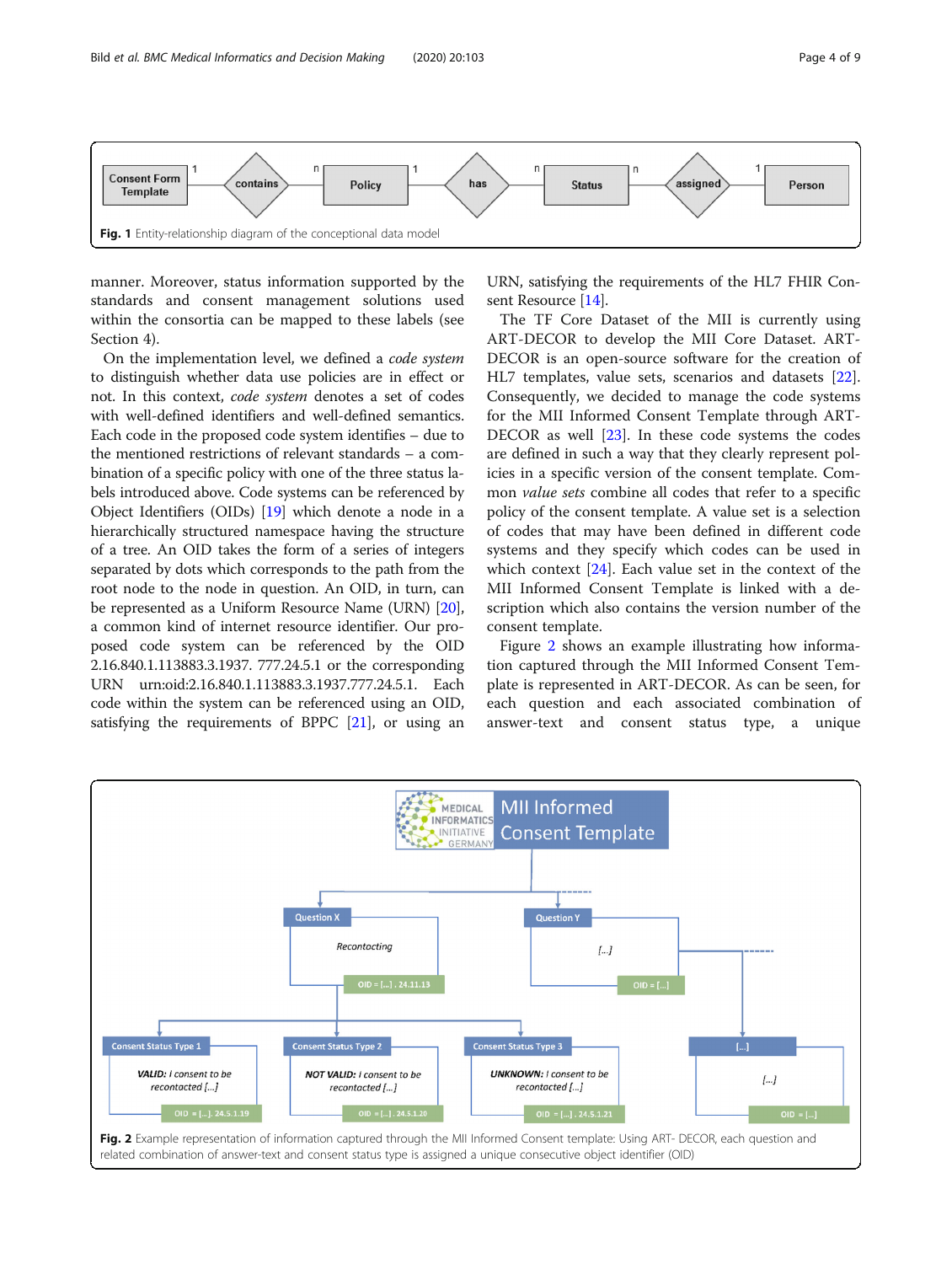<span id="page-4-0"></span>Table 2 Example representation using a HL7 FHIR Consent resource



consecutive object identifier has been defined. As an example, the figure shows the OIDs associated with the module asking for consent to be re-contacted for purposes such as information about further research projects. For other modules, including further modules dealing with consent to be re-contacted for other reasons, different OIDs have been defined analogously.

In addition to the corresponding policies and status information, the initial date of the validity of the status (not to be confused with the validity of the policy referenced by the status label) must also be documented. Optionally, the end of the period of validity can also be documented. For example, the MII Informed Consent Template contains modules asking for consent to the use of health insurance data for a maximum of five years. Obviously, it is also necessary that the patient to whom a digitally represented status refers is referenced. This is supported by all implementations described in the next section. If consent to a policy is withdrawn, this can be documented by creating a corresponding instance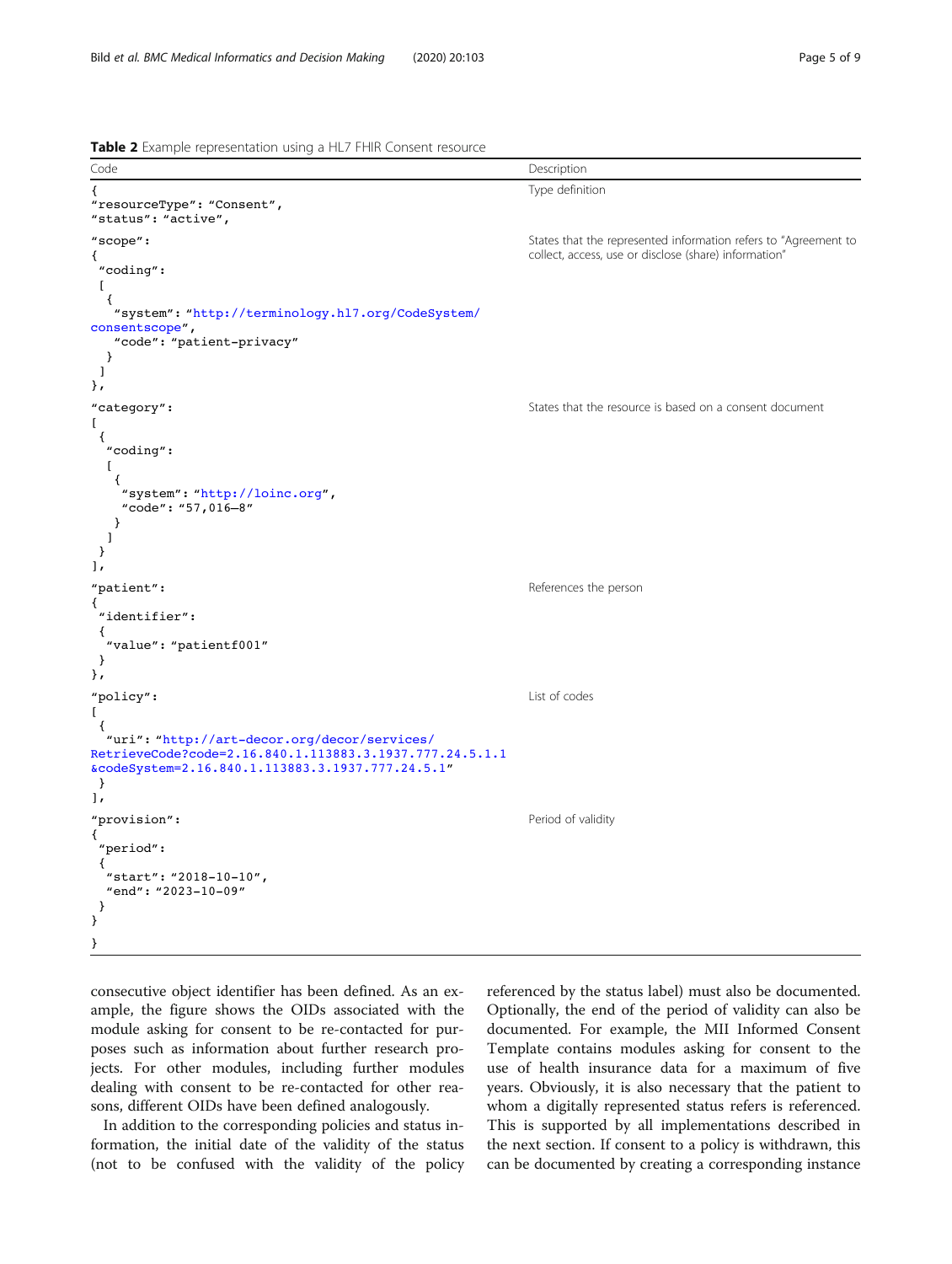of the digital documentation referencing the code representing the status label "not valid" for this policy.

As mentioned above, the proposed digital representation can not only be used to represent information from consent templates, but also from other contexts, such as regulatory policies. For example, the Bavarian Hospital Act [\[25](#page-8-0)] states that hospital physicians are allowed to use clinical routine data for intramural research. Similar to statements from consent templates, such statements from regulatory policies can also be combined with status codes, and those combinations can then be referenced via unique identifiers. This can act as a documentation for whether a specific policy is valid in a specific context (e.g. for data from a specific hospital).

# Implementation with HL7 FHIR and IHE BPPC

In HL7 FHIR, status information for policies can be implemented with the Consent resource [[14](#page-7-0)]. The codes from the code system described in Section 3.2 can be referenced using the attribute "policy". The date of the beginning (and if applicable the end) of the validity of the resource itself can be represented by the attribute

Table 3 Example representation using BPPC

"period". The person the resource refers to can be referenced via the "patient" attribute. In this way, the content described in the previous section can be represented both with the current FHIR Release 4 (v4.0.0) and with earlier versions, such as Release 3 (v3.0.1). Table [2](#page-4-0) shows an example of a FHIR Release 4 Consent resource.

IHE BPPC supports the digital documentation of consent information in the form of CDA R2 documents [\[15,](#page-7-0) [26](#page-8-0)]. The contents presented in this article can be represented in the CDA header of the documents by using the XML element "serviceEvent". This element can represent the codes of the specified code systems via the XML element "code" and information about the validity period via the XML element "effectiveTime". The patient or proband to which the encoded information refers to is specified in the XML element "patientRole". Table 3 illustrates an example of implementation with IHE BPPC. It shows an interoperable representation of the information also shown in Table [2](#page-4-0).

# **Discussion**

The primary aim of the digital representation described in this article is to provide a cross-site interoperability

| Code                                                                                                                                                                                                                                                                                                                                                                                             | Description                  |
|--------------------------------------------------------------------------------------------------------------------------------------------------------------------------------------------------------------------------------------------------------------------------------------------------------------------------------------------------------------------------------------------------|------------------------------|
| <clinicaldocument xmlns="urn:hl7-org:v3"><br/><math>\epsilon</math>templateId root = '1.3.6.1.4.1.19376.1.5.3.1.1.1'/&gt;<br/><math>\epsilon</math>templateId root = '1.3.6.1.4.1.19376.1.5.3.1.1.7'/&gt;<br/>&lt; code code = '57,016-8' displayName = 'PATIENT PRIVACY ACKNOWLEDGEMENT'<br/><math>codeSystem = '2.16.840.1.113883.6.1' codeSystemName = 'LOINC'/&gt;</math></clinicaldocument> | Type definition              |
| <recordtarget><br/><patientrole><br/><math>\le</math>id extension = "0411886319605719371016"<br/><math>root = 1.3.6.1.4.1.19376.1.8.9.2''/&gt;</math><br/><math>\alpha</math>ddruse = "HP"&gt;<br/><math>\cdots</math></patientrole></recordtarget>                                                                                                                                              | Information about the person |
| $\langle$ /addr><br><patient></patient>                                                                                                                                                                                                                                                                                                                                                          |                              |
| $<$ /patient><br><br>                                                                                                                                                                                                                                                                                                                                                                            |                              |
| <documentation0f typecode="DOC"><br/><serviceevent classcode="ACT" moodcode="EVN"><br/><math>\epsilon</math>templateId root = '1.3.6.1.4.1.19376.1.5.3.1.2.6'/&gt;<br/><math>\langle</math>id root = '1.2.3.4.5.6'/&gt;</serviceevent></documentation0f>                                                                                                                                         |                              |
| $<$ code code = '2.16.840.1.113883.3.1937.777.24.5.1.1'<br>codeSystem= '2.16.840.1.113883.3.1937.777.24.5.1/>                                                                                                                                                                                                                                                                                    | List of codes                |
| <effectivetime><br/><math>\frac{1}{\sqrt{2}}</math> <low value="20181010"></low><br/><math>\alpha</math> <high value="20231009"></high><br/><math>\langle</math>/effectiveTime&gt;</effectivetime>                                                                                                                                                                                               | Period of validity           |
| $\langle$ /serviceEvent><br><br><component><br/><structuredbody></structuredbody></component>                                                                                                                                                                                                                                                                                                    |                              |
| <br><br>                                                                                                                                                                                                                                                                                                                                                                                         |                              |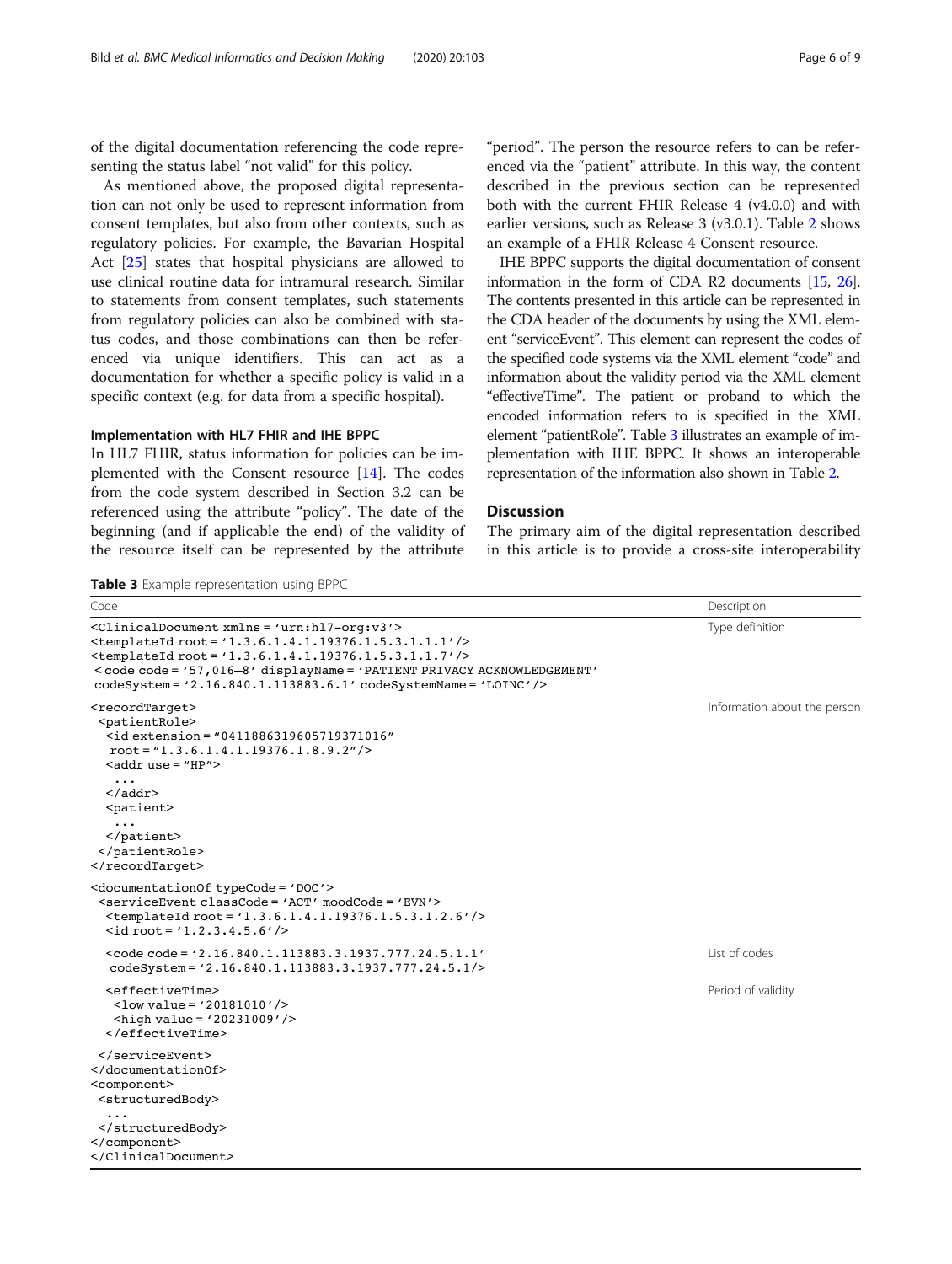Table 4 Mapping of status labels from the FHIR Consent resource to the proposed digital representation

| Label in FHIR  | ʻdraft"     | "proposed   | "active" | 'reiected  | "inactive"  | "entered-in-error" |
|----------------|-------------|-------------|----------|------------|-------------|--------------------|
| <b>Mapping</b> | "not valid" | "not valid" | "valid"  | "not valid | "not valid" | "not valid         |

layer for representing the validity of data use policies derived from signed informed consent templates and regulatory frameworks. The technical implementations described can be mapped to each other without loss of information, since we created code systems to achieve semantic interoperability. In addition, compatibility is provided with more complex implementations utilized by the MII partner sites. If, for example, HL7 FHIR is used to support the process of consent management, all status codes provided in Release 3 (v3.0.1) and Release 4 (v4.0.0) can be mapped to the status codes mentioned in Section 3.2. Table 4 shows such a mapping.

The same applies to the status codes used by the open source software gICS [[27](#page-8-0), [28\]](#page-8-0), which was developed by the University Medicine Greifswald, Germany and is part of the technical tools used by the MIRACUM consortium to manage informed consents and/or withdrawals. gICS supports the documentation of the required data items and allows to define the necessary validity period of consents. All four consortia plan to use gICS to manage the respective consent templates and to map OIDs to the original textual representation. Moreover, gICS facilitates the capability to execute OID-specific queries for consent states of MII-patients (e.g. OID-specific queries relating to a specific question or answer for all respective consents or patients who consented). Table 5 shows a mapping of the status labels used by gICS (Version 2.8.6) to the labels used by the interoperable representation developed.

The use of MII consent status codes (valid, not valid, unknown) enables the establishment of an interoperability layer across all consortia. However, due to the minimalistic approach of the common representation, the mapping of data from more complex implementations (e.g. withdrawn, invalidated, pending, etc.) into the interoperability layer is associated with loss of information. Our representation preserves all data that is needed to decide upon common data use, but it cannot serve as a basis for implementing management processes.

In the National Core Dataset defined by the MII, individual data elements are also grouped into so-called modules (not to be confused with the modules of a consent template). Future developments of the dataset include the "consent" module, which is to include information on patient informed consent [\[8](#page-7-0)]. The digital

Table 5 Mapping status labels from gICS to the proposed digital representation

| Label in gICS | "Accepted" | "Declined"  | "Withdrawn" | "Invalidated" |
|---------------|------------|-------------|-------------|---------------|
| Mapping       | "valid"    | "not valid" | "not valid" | "not valid"   |

representation described in this article lays important groundwork for the development of this module. Further synergies within the MII exist with the development of common metadata descriptions on data availability and use [[9\]](#page-7-0), which are developed in addition to the National Core Dataset.

In future work, we plan to extend the digital representation in such a way that also rules for automated access control can be included. For example, the HL7 FHIR Consent resource supports the representation of "policyRules "and IHE APPC documents representing such rules can be derived from BPPC [[29\]](#page-8-0). These extensions be based on additional standards, such as XACML [\[30](#page-8-0)] or ADA-M [\[31](#page-8-0)], and they will make use of additional information captured by our solution, e.g. on consent validity periods (see Section 3.2). Moreover, we plan to support additional status codes to further facilitate harmonization of consent management processes, e.g. by explicitly representing states such as "withdrawn" or "decision pending" instead of summarizing them under a common state "not valid". This will take more time, however, as it will also require changes to the standards and tools currently used by the MII sites. Finally, the withdrawal of consent "shall be as easy  $\left[\ldots\right]$  as to give *consent*" (EU GDPR  $[32]$  $[32]$ , ch. 2, art. 7, lit. 4). This suggests that a common MII template for withdrawals needs to be implemented as well and integrated into the technical framework presented in this article.

## Conclusions

We have presented a digital representation of information from signed consent templates developed in the German MII. Our solution is generic, as it supports representing information from signed instances of the MII Informed Consent Template as well as other consent templates and policies from data use regulations. It is compatible with the technical standards used at the participating sites, in particular to HL7 FHIR in versions 3 and 4 as well as IHE BPPC, and hence forms a cross-site interoperability layer for data use policies. Our results also provide an important basis for further developments within the MII, including extensions of the National Core Dataset and the development of automated access control processes.

The proposed solution for an interoperable representation of the information on the consent status is based on individual codes per distinct combination of a specified policy and its validity. If the wording of text passages is changed for legal or ethical reasons or new modules are added, a modification or extension of the respective ART-DECOR OIDs will be required. The coordination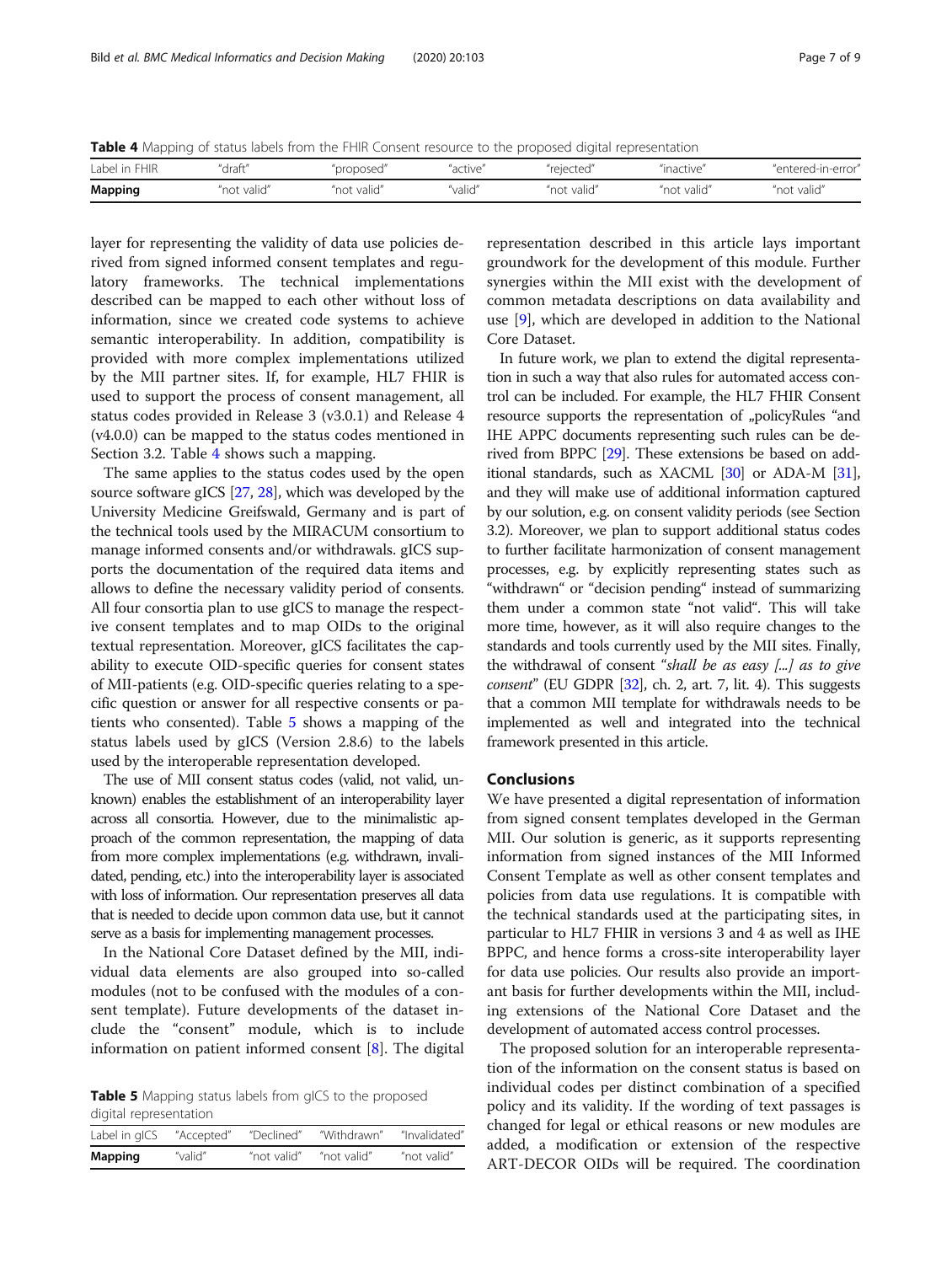<span id="page-7-0"></span>of such modifications will require additional organizational efforts, which will be implemented by utilizing the governance framework already set up within the MII.

# Abbreviations

MII: Medical Informatics Initiative; DIC: Data Integration Center; WG: Working Group; NSC: National Steering Committee; NCD: National Core Dataset; TF: Taskforce; IHE: Integrating the Healthcare Enterprise; BPPC: Basic Patient Privacy Consents; HL7: Health Level 7; FHIR: Fast Healthcare Interoperability Resources; GDPR: General Data Protection Regulation; APPC: Advanced Patient Privacy Consents; SDO: Standardization organization; OID: Object Identifier; URN: Uniform Resource Name

#### Acknowledgements

Not applicable.

#### Authors' contributions

RB, TG, KB, KI, RJ, AM, BS, SS, MB, SR, SZ, FP contributed to the conception of the work at various stages. RB, TG, KB, KI, RJ, AM, BS, SS, MB, SR, FP contributed to the interpretation of consent information represented in existing standards and the development of the interoperable representation. The work was discussed in the national working groups on several occasions. RB and FP drafted the initial version of the manuscript. All authors have approved the final version of the manuscript and agree with its submission.

#### Funding

This work was funded by the German Federal Ministry of Education and Research within the Medical Informatics Initiative, Grant IDs 01ZZ1804A-I (DIFUTURE), 01ZZ1802A-X (HiGHmed), 01ZZ1801A-M (MIRACUM), 01ZZ1803A-R (SMITH) and 01ZZ1601 (TMF, VUD, MFT). The funders had no role in the design of the study, the collection, analysis or interpretation of data, or the writing of the manuscript.

#### Availability of data and materials

The code systems and value sets developed for representing the MII Informed Consent are publicly available on ART-DECOR [[23](#page-8-0)].

#### Ethics approval and consent to participate

Not applicable.

# Consent for publication

Not applicable.

#### Competing interests

The authors declare that they have no competing interests.

#### Author details

<sup>1</sup>Technical University of Munich, School of Medicine, Institute of Medical Informatics, Statistics and Epidemiology, Ismaninger Str. 22, 81675 Munich, Germany. <sup>2</sup>Institute for Community Medicine, Department Epidemiology of Health Care and Community Health, University Medicine Greifswald, Ellernholzstr 1-2, 17487 Greifswald, Germany. <sup>3</sup>TMF - Technology, Methods, and Infrastructure for Networked Medical Research, Charlottenstraße 42, 10117 Berlin, Germany. <sup>4</sup>Heinrich-Lanz-Center for Digital Health, University Medicine Mannheim, Heidelberg University, Theodor-Kutzer-Ufer 1-3, 68167 Mannheim, Germany. <sup>5</sup>Department of Medicine, Hematology/Oncology, Goethe University, Theodor-Stern-Kai 7, 60590 Frankfurt am Main, Germany. <sup>6</sup>Interdisciplinary Bank of Biomaterials and Data Würzburg, University and University Hospital Würzburg, Straubmühlweg 2a, 97078 Würzburg, Germany. 7 Department of Medical Information Systems, Heidelberg University Hospital, Im Neuenheimer Feld 130.3, 69120 Heidelberg, Germany. <sup>8</sup>Institute for Medical Informatics and Statistics, University Hospital Schleswig-Holstein and Kiel University, Arnold-Heller-Str. 3, 24105 Kiel, Germany. <sup>9</sup>Institute for Medical Informatics, Statistics and Epidemiology, Universität Leipzig, Härtelstraße 16-18, 04107 Leipzig, Germany. <sup>10</sup>Staff Unit for Medical & Scientific Technology Development & Coordination, Commercial Directorate, University Hospital Bonn, Bonn, Germany. 11Department Of Anesthesiology & Intensive Care Medicine, University Hospital Bonn, Bonn, Germany. <sup>12</sup>Institute for Medical Biometrics, Informatics & Epidemiology, University of Bonn, Venusbergcampus 1, 53127 Bonn, Germany. <sup>13</sup>Charité - Universitätsmedizin Berlin, Charitéplatz 1, 10117 Berlin, Germany. <sup>14</sup>Berlin Institute of Health (BIH), Anna-Louisa-Karsch-Str. 2, 10178 Berlin, Germany.

# Received: 22 November 2019 Accepted: 27 May 2020 Published online: 05 June 2020

#### References

- 1. Gehring S, Eulenfeld R. German Medical Informatics Initiative: Unlocking Data for Research and Health Care. Methods Inf Med 2018; 57(S 01):e46-e49.
- 2. Semler SC, Wissing F, Heyder R. German Medical Informatics Initiative. Methods Inf Med 2018; 57(S 01):e50-e56.
- 3. Prasser F, Kohlbacher O, Mansmann U, Bauer B, Kuhn KA. Data Integration for Future Medicine (DIFUTURE). Methods Inf Med 2018; 57(S 01):e57-e65.
- Haarbrandt B, Schreiweis B, Rey S, Sax U, Scheithauer S, Rienhoff O et al. HiGHmed - An Open Platform Approach to Enhance Care and Research across Institutional Boundaries. Methods Inf Med 2018; 57(S 01):e66-e81.
- 5. Prokosch H-U, Acker T, Bernarding J, Binder H, Boeker M, Boerries M et al. MIRACUM: Medical Informatics in Research and Care in University Medicine. Methods Inf Med 2018; 57(S 01):e82-e91.
- 6. Winter A, Stäubert S, Ammon D, Aiche S, Beyan O, Bischoff V et al. Smart Medical Information Technology for Healthcare (SMITH). Methods Inf Med 2018; 57(S 01):e92-e105.
- MII: Organisational structure and actors [cited 2019 Nov 5]. Available from: URL: [https://www.medizininformatik-initiative.de/index.php/en/about](https://www.medizininformatik-initiative.de/index.php/en/about-initiative/organisational-structure-and-actors)[initiative/organisational-structure-and-actors.](https://www.medizininformatik-initiative.de/index.php/en/about-initiative/organisational-structure-and-actors)
- 8. MII: Core data set [cited 2019 Nov 5]. Available from: URL: [https://www.](https://www.medizininformatik-initiative.de/en/core-data-set) [medizininformatik-initiative.de/en/core-data-set](https://www.medizininformatik-initiative.de/en/core-data-set).
- 9. MII: Template text for patient consent forms [cited 2019 Nov 5]. Available from: URL: [https://www.medizininformatik-initiative.de/en/template-text](https://www.medizininformatik-initiative.de/en/template-text-patient-consent-forms)[patient-consent-forms.](https://www.medizininformatik-initiative.de/en/template-text-patient-consent-forms)
- 10. AG Biobanking [cited 2019 Nov 5]. Available from: URL: [https://www.ak](https://www.ak-med-ethik-komm.de/index.php?option=com_content&view=article&id=37&Itemid=116&lang=de)[med-ethik-komm.de/index.php?option=com\\_content&view=article&id=](https://www.ak-med-ethik-komm.de/index.php?option=com_content&view=article&id=37&Itemid=116&lang=de) [37&Itemid=116&lang=de.](https://www.ak-med-ethik-komm.de/index.php?option=com_content&view=article&id=37&Itemid=116&lang=de)
- 11. MII: Metadata on data availability, analysis options and collaboration options [cited 2019 Nov 5]. Available from: URL: [https://www.medizininformatik](https://www.medizininformatik-initiative.de/en/metadata-data-availability-analysis-options-and-collaboration-options)[initiative.de/en/metadata-data-availability-analysis-options-and-collaboration](https://www.medizininformatik-initiative.de/en/metadata-data-availability-analysis-options-and-collaboration-options)[options](https://www.medizininformatik-initiative.de/en/metadata-data-availability-analysis-options-and-collaboration-options).
- 12. Bahls T, Liedtke W, Langanke M. Ethics Meets IT: Aspects and Elements of Computer-based Informed Consent Processing. In: Fischer T, Langanke M, Marschall P, Michl S, editors. Individualized Medicine: Ethical, Economical and Historical Perspectives. Cham, s.l.: Springer International Publishing; 2015. p. 209–29 [Advances in Predictive, Preventive and Personalised Medicine; vol. 7].
- 13. MII: Roadmap for the medical informatics initiative 2017-2025 [Cited 2019 Nov 5]. Available from: URL: [https://www.medizininformatik-initiative.de/en/](https://www.medizininformatik-initiative.de/en/roadmap-medical-informatics-initiative-2017-2025) [roadmap-medical-informatics-initiative-2017-2025.](https://www.medizininformatik-initiative.de/en/roadmap-medical-informatics-initiative-2017-2025)
- 14. FHIR Release 4: Resource Consent [cited 2019 Nov 5]. Available from: URL: [https://www.hl7.org/fhir/consent.html.](https://www.hl7.org/fhir/consent.html)
- 15. IT Infrastructure Technical Framework: Volume 1 (ITI TF-1) Integration Profiles; Revision 16.0; 2019 Jul 12 [cited 2019 Nov 5]. Available from: URL: [http://www.ihe.net/uploadedFiles/Documents/ITI/IHE\\_ITI\\_TF\\_Vol1.pdf](http://www.ihe.net/uploadedFiles/Documents/ITI/IHE_ITI_TF_Vol1.pdf#nameddest=19_Basic_Patient_Privacy_Consen).
- 16. Schreiweis B, Bronsch T, Merzweiler A, Bergh B. Implementing modular research consents using IHE advanced patient privacy consents. Stud Health Technol Inform. 2018;247:840–4.
- 17. Interoperabilitätsforum [cited 2019 Nov 5]. Available from: URL: [http://](http://interoperabilitaetsforum.de/) [interoperabilitaetsforum.de/.](http://interoperabilitaetsforum.de/)
- 18. IHE Germany: Einwilligungsmanagement (Projekt) [cited 2019 Nov 5]. Available from: URL: [https://wiki.hl7.de/index.php?title=](https://wiki.hl7.de/index.php?title=Einwilligungsmanagement_(Projekt) [Einwilligungsmanagement\\_\(Projekt](https://wiki.hl7.de/index.php?title=Einwilligungsmanagement_(Projekt)).
- 19. International Organization for Standardization (ISO); International Electrotechnical Commission (IEC). ISO/IEC 9834–1:2012 - Information technology - Procedures for the operation of object identifier registration authorities: General procedures and top arcs of the international object identifier tree - Part 1. Available from: URL: [https://www.iso.org/standard/5](https://www.iso.org/standard/58055.html) [8055.html.](https://www.iso.org/standard/58055.html)
- 20. Sollins K, Masinter L. RFC 1737: Functional requirements for uniform resource names; 1994 [cited 2019 Nov 5]. Available from: URL: [https://tools.](https://tools.ietf.org/html/rfc1737) [ietf.org/html/rfc1737](https://tools.ietf.org/html/rfc1737).